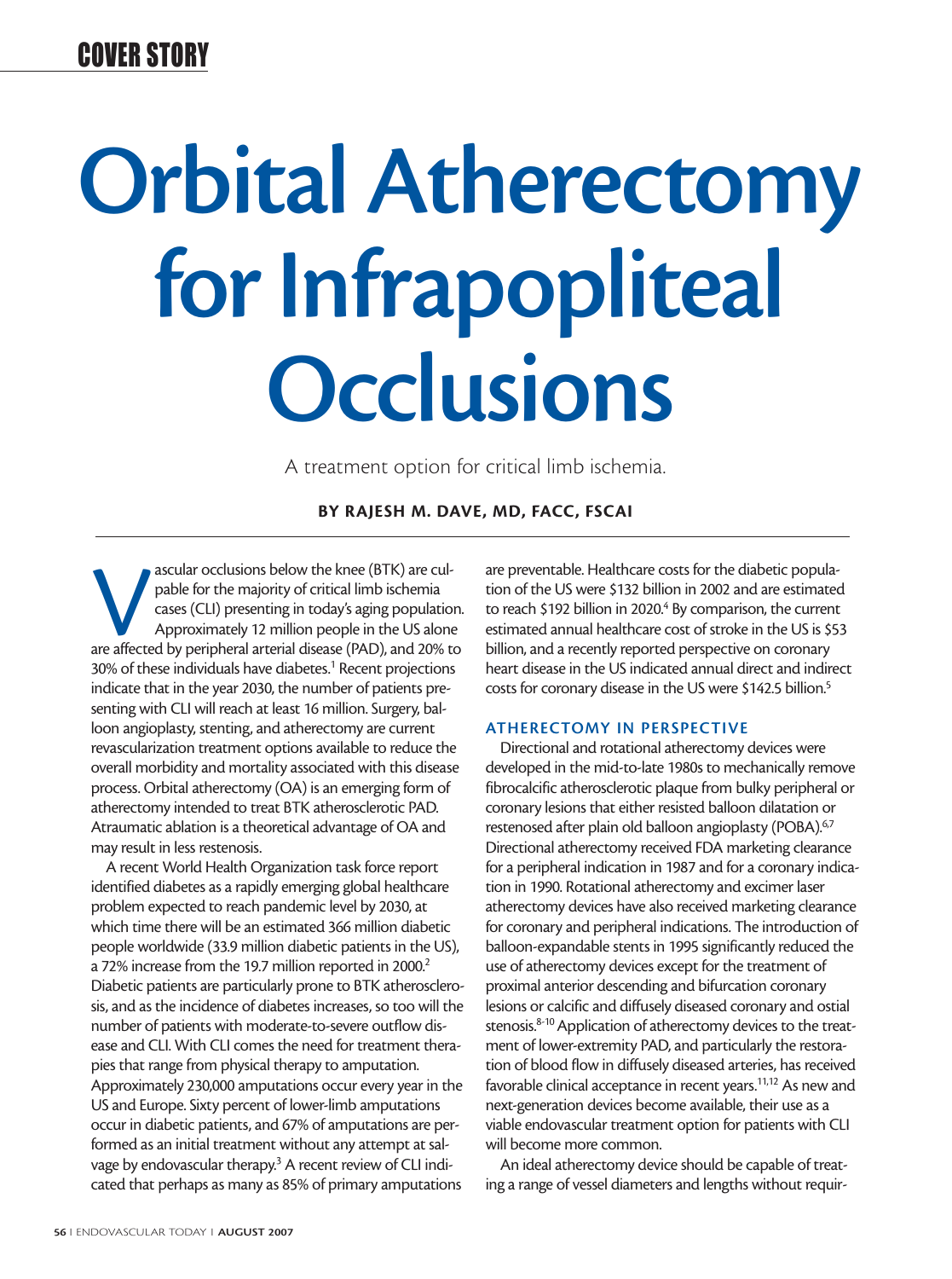# COVER STORY



**Figure 1. The eccentric, diamond-coated crown (A) and handle control (B) of the Diamondback 360° Orbital Atherectomy System (Cardiovascular Systems, Inc., St. Paul, MN).**

ing subsequent adjunctive stenting to maintain a viable vessel lumen. The tibial and peroneal arteries are small for stenting and prone to dissection after POBA, especially if atherosclerotic disease extends throughout the vessel wall. Effective plaque ablation is therefore a definite requirement of any atherectomy device combined with the absence of significant plaque material embolization. The device should also not cause thermal injury at the treatment site or otherwise disrupt the arterial media.

#### **ORBITAL ATHERECTOMY**

The OA system being developed by Cardiovascular Systems, Inc. uses a mechanical sanding process to remove plaque along the stenotic arterial segment. Final lumen diameter is dependent on the selected crown size and the rotational speed (80 K to 200 K rpm) during the atherectomy. A unique feature of OA is the mechanism of operation in which the crown diameter increases proportionally to crown rotational speed and crown weight. Current crown sizes of 1.2 mm, 1.7 mm, and 1.9 mm allow final lumen diameters ranging from 1.2 mm to 3.8 mm. The company intends to increase the number of crowns to five, allowing OA to potentially achieve final lumen diameters ranging from 1.25 mm to 6 mm.

Thirty-three separate *in vitro* experiments determined the average particulate size is 2.24 µm (99% confidence interval). Actual treatment times, depending on the lesion length, are typically <6 minutes. The OA catheter is advanced through the lesion or total occlusion on a preplaced guidewire; guidewires with .009-inch or .014-inch nominal diameters can be used. As with other atherectomy devices, a critical part of the atherectomy procedure is satisfactory guidewire

placement through the index lesion/vessel, and this may require the use of other specialized crossing guidewires.

During the OASIS trial, which included the following two cases, a .009-inch X 325-cm RotaWire (Boston Scientific Corporation, Natick, MA) was used as the delivery guidewire. A next-generation controller, handle control, and family of guidewires, called the Diamondback 360° Orbital Atherectomy System (Figure 1), are undergoing reliability testing and will be available in the near term following marketing clearance of the system by the FDA.

The nominal crown diameter is achieved at low rpm during initial advancement over the guidewire. Orbit diameter is initially constrained by the fibrocalcific organization of the atheromatous lesion. As the orbit abrades and removes atheroma, the diameter of the elliptical orbit increases depending on the resistance of the vessel wall opposing the advancing crown and crown rotational speed (Figure 2).

#### **Case Study 1**

An 87-year-old man presented for consultation regarding a nonhealing ulcer, osteomyelitis of the right great toe, and rest pain affecting his right foot. Doppler examination demonstrated total occlusion of the right anterior and posterior tibial arteries and right peroneal artery with reconstitution of the right peroneal artery above the ankle. The ankle-brachial index was unobtainable. Severe cardiomyopathy, moderate renal insufficiency, history of inferior wall myocardial infarction, a subdural hematoma, and advanced Alzheimer's disease complicated the clinical presentation.

A 5-F arterial sheath was placed in the left common femoral artery, and an abdominal aortogram was obtained using a 5-F pigtail catheter placed in the descending aorta. The common iliac, external iliac, and common femoral arteries were widely patent bilaterally. Selective angiography of the right lower leg identified a 70% to 80% stenosis of the distal superficial femoral artery (SFA) and 90% stenosis of the popliteal artery. The anterior and posterior tibial arteries and tibioperoneal trunk were occluded with single-vessel runoff to the right lower extremity only through the right peroneal artery (Figure 3A). Collaterals from the peroneal



**Figure 2. The orbiting crown debulking plaque (A).Tissue flexes away from orbiting crown (B).**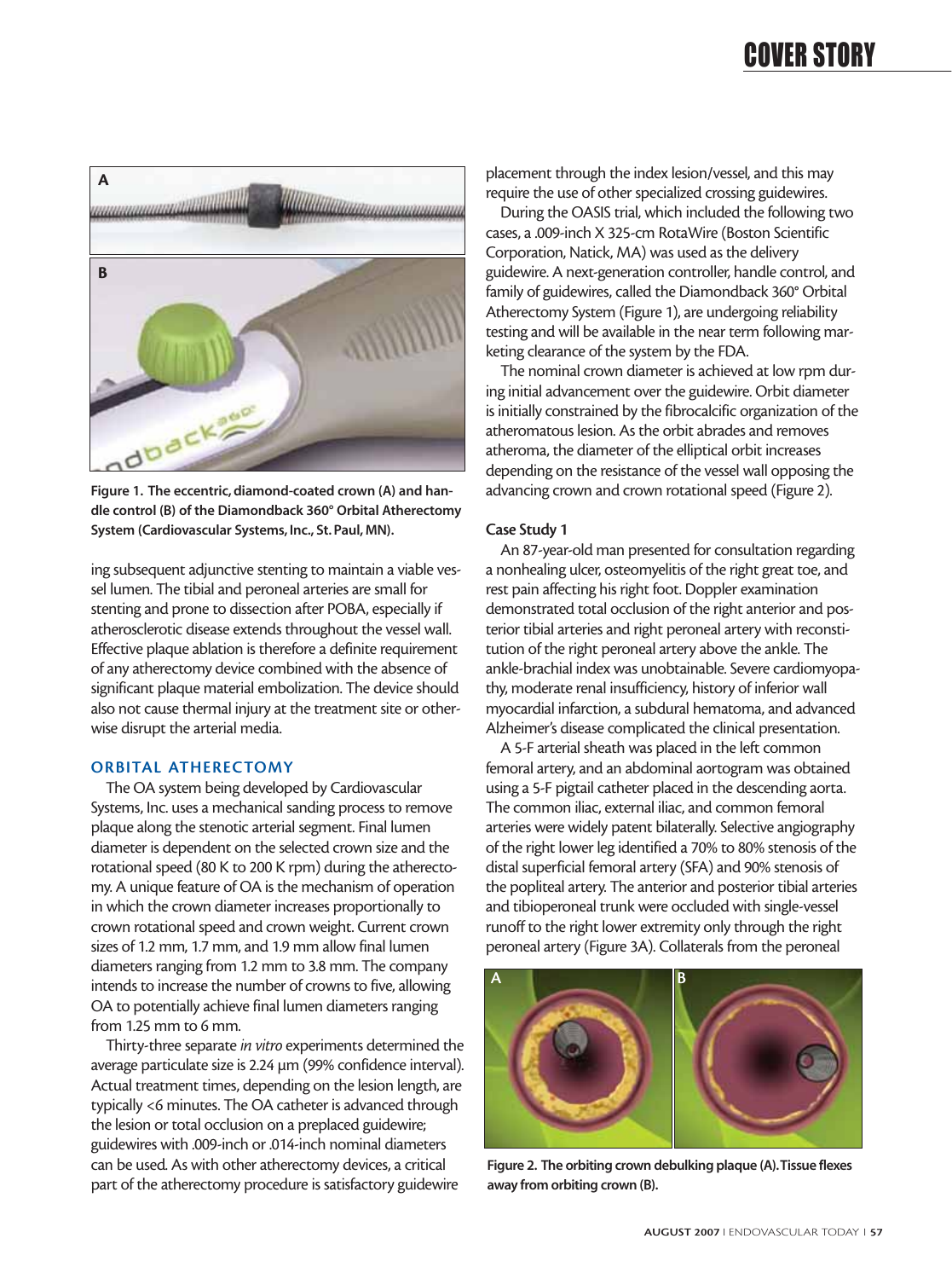

**Figure 3. An occluded right peroneal artery at initial arteriography (A), the RotaWire is positioned with a 1.2-mm OA crown being advanced (B), an arteriogram of peroneal artery after three passes of the OA catheter (C), a 1.7-mm OA crown being advanced (D), and the final arteriogram following OA and balloon dilatation (E). Absence of dissection and pristine appearance of the luminal surface obviated the need for stent placement.**

artery reconstituted flow distally to the right posterior tibial artery and the dorsalis pedis artery.

The patient was heparinized, and a 7-mm X 55-cm Raabe Sheath (Cook Medical, Bloomington, IN) was placed in the right SFA. A .035-inch X 300-cm SupraCore guidewire (Abbott Vascular, Santa Clara, CA) was advanced, and a 5 mm X 2-cm Powerflex Extreme balloon catheter (Cordis Endovascular, a Johnson & Johnson company, Miami, FL) was used twice to dilate the right popliteal artery. A .35-inch Quick-Cross catheter (Spectranetics Corporation, Colorado Springs, CO) was positioned at the ostium of the tibioperoneal trunk, and a .014-inch X 300-cm Miracle Bros 6 guidewire (Abbott Vascular) was advanced to cross the total occlusion of the tibioperoneal trunk. The .035-inch Quick-Cross catheter was removed and replaced with a .014-inch Quick-Cross catheter. The Miracle Bros guidewire was positioned distally after successfully crossing the total occlusion of the tibioperoneal trunk.

Intra-arterial nitroglycerin was administered, and a .009 inch X 325-cm RotaWire Floppy guidewire was placed in preparation for OA, which was performed sequentially with 1.2-mm and 1.7-mm crowns. The 1.2-mm crown (Figure 3B) was advanced four times at 80 K rpm followed by three passes at 140 K rpm, an eighth pass at 170 K rpm, and two final passes at 160 K rpm. All passes were performed over an interval of 30 seconds or less. Having re-established blood flow (Figure 3C), a 1.7-mm crown (Figure 3D) was placed and operated at 80 K rpm for one pass and then at 140 K rpm for three additional passes. A 30% residual stenosis was dilated after placement of a .014-inch X 300-cm Asahi Grand Slam guidewire (Abbott Vascular). The peroneal artery was postdilated twice with a 2.5-mm X 120-mm Amphirion Deep balloon catheter (ev3, Inc., Plymouth, MN) at 10 atm for 3 minutes and 10 atm for 2 minutes. Based on the excellent angiographic appearance of the treated segment, 0% residual stenosis, and absence of dissection, no stenting was required (Figure 3E). The right popliteal artery and SFA were stented with overlapping 7-mm X 150-mm Protégé Everflex (ev3, Inc.) and 7-mm X 80-mm Xceed stents (Abbott Vascular), respectively, and postdilated to 5 mm with a 5-mm X 120 mm Submarine Plus balloon catheter (ev3, Inc.). The left femoral artery was closed using an Angio-Seal closure device (St. Jude Medical, Saint Paul, MN).

Doppler ultrasound 2.5 months after the procedure demonstrated patent stents within the right SFA and popliteal arteries and monophasic waveforms within the right peroneal artery.

#### **Case Study 2**

The patient was a 63-year-old man with an abdominal aortic aneurysm extending into the bilateral iliac arteries and severe bilateral lower-extremity claudication. CT angiography of the lower extremities demonstrated 80% stenosis of the right SFA and 100% occlusion of the left distal popliteal artery. There was also significant BTK disease including bilateral total occlusions of the anterior tibial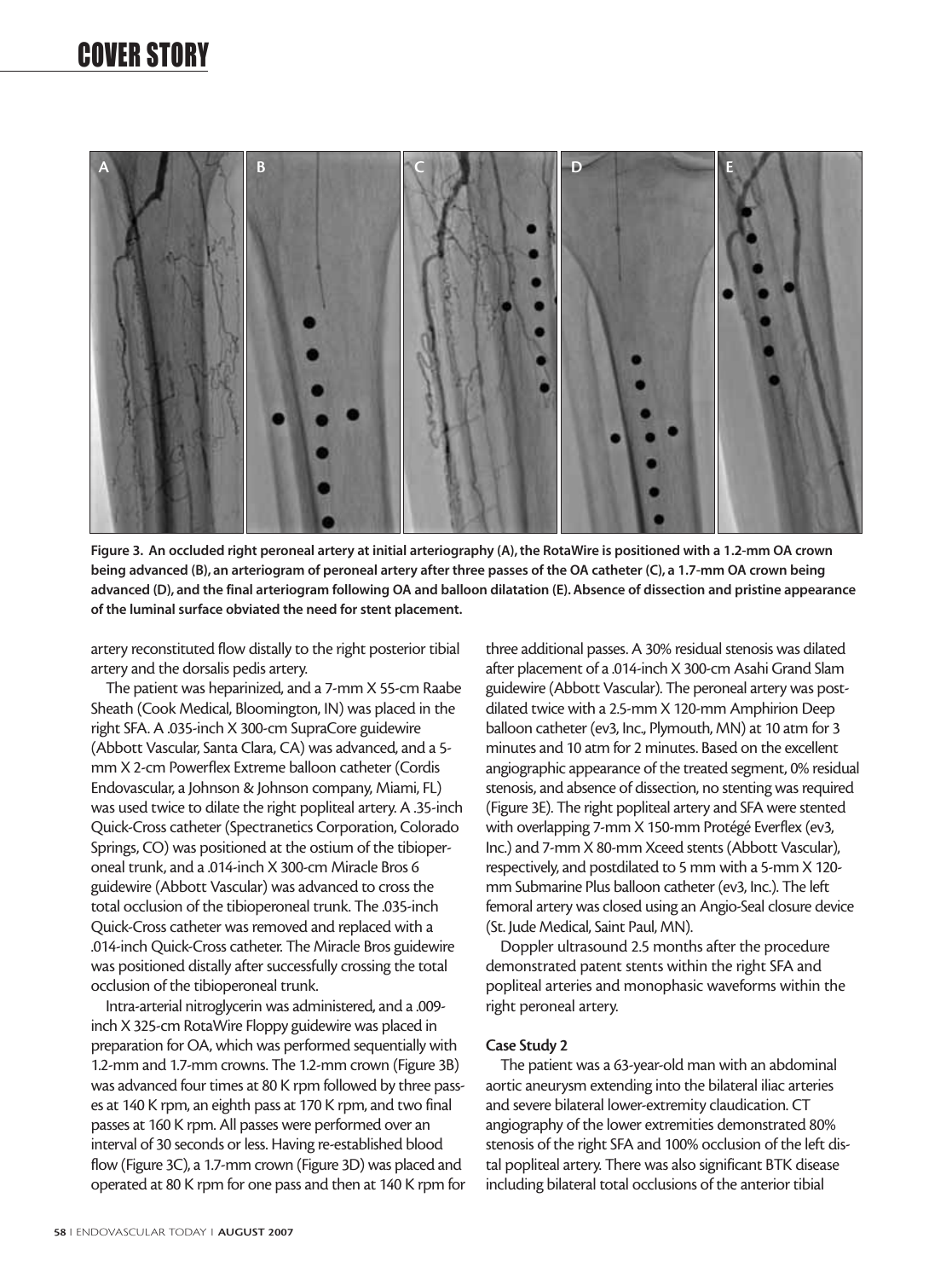

**Figure 4. Occluded left tibioperoneal trunk at initial arteriography (A),the RotaWire is positioned with a 1.2-mm OA crown advancing (B), an arteriogram of the peroneal artery after three passes of the 1.2-mm OA catheter (C), and the final arteriogram following 1.9-mm OA and balloon dilatation (D).Arteriography demonstrated excellent three-vessel runoff without flow-limiting dissections.**

arteries proximally and each tibioperoneal trunk. After discussing treatment options with the patient, we decided to proceed with endovascular treatment of both lower extremities. Initially, we treated the right lower extremity with laser atherectomy and realized substantial improvement. The patient returned for left lower-extremity intervention.

A 5-F arterial sheath was placed in the right common femoral artery, and arteriography confirmed left iliac artery aneurysmal dilation and severe tortuosity. Aided by fluoroscopy, a 6-F X 11-cm Brite Tip Sheath (Cordis Endovascular) was placed antegrade into the left SFA, and the patient was heparinized. A 70% stenosis of the mid SFA and 90% stenosis of the distal SFA were identified on arteriography. The left popliteal artery was patent; however, the left tibioperoneal trunk and anterior tibial artery were occluded, and the left posterior tibial artery had significant proximal disease (Figure 4). Before proceeding with the OA, balloon angioplasty of the SFA was performed, and an 8-mm X 40-mm EverFlex stent and 8-mm X 16-mm Smart stent (Cordis Endovascular) were deployed and postdilated. A .035-inch Quick-Cross catheter was positioned within the proximal left popliteal artery, and additional arteriography was performed. The total occlusion of the peroneal artery was crossed after multiple attempts with several different guidewires and Quick-Cross catheter exchanges. A .014-inch X 150-cm Miracle Bros 12 guidewire and .014-inch Quick-Cross catheter produced the desired wire placement across the occlusion. A .009-inch X 325-cm RotaWire Floppy was then placed in preparation for OA. Atherectomy was performed with 1.2-mm and 1.9-mm crown sizes in a stepwise fashion. Four passes with the 1.2mm crown were performed initially at 84 K rpm and finally at 200 K rpm. The 1.9-mm crown was then introduced and passed through the artery four times at similar speeds. Postatherectomy balloon dilatations were performed in the proximal segment of the posterior tibial artery and tibioperoneal trunk using 3-mm, 3.5-mm, and 4-mm Savvy balloon catheters (Cordis Endovascular). Three-vessel runoff was established, and the angiographic outcome was excellent.

One month after the procedure, a noninvasive vascular study was performed on the patient. Ankle-brachial indices on the left and right were .95 and .88, respectively. Claudication symptoms had resolved, and the patient was able to walk much farther without any pain in his legs other than some arthritic-type pain in his knees and hips. He was thrilled with the results and denied any significant chest pain or shortness of breath, abdominal pain, syncope, nearsyncope, or palpitations.

#### **DISCUSSION**

Patients presenting today for treatment of claudication, rest pain, ulceration, gangrenous lesions, or endstage CLI may benefit from initial therapy by an endovascular approach, thereby obviating or at least delaying the more aggressive open surgical option. The majority of patients with PAD are elderly, with or without a history of diabetes, and have comorbid coronary, extracranial, and renal atherosclerosis. Many patients do not present until the atherosclerotic vascular disease has affected occlusion of the small arteries below the knee, adding to the challenge of an endovascular approach to remedial or palliative therapy. Vessel occlu-